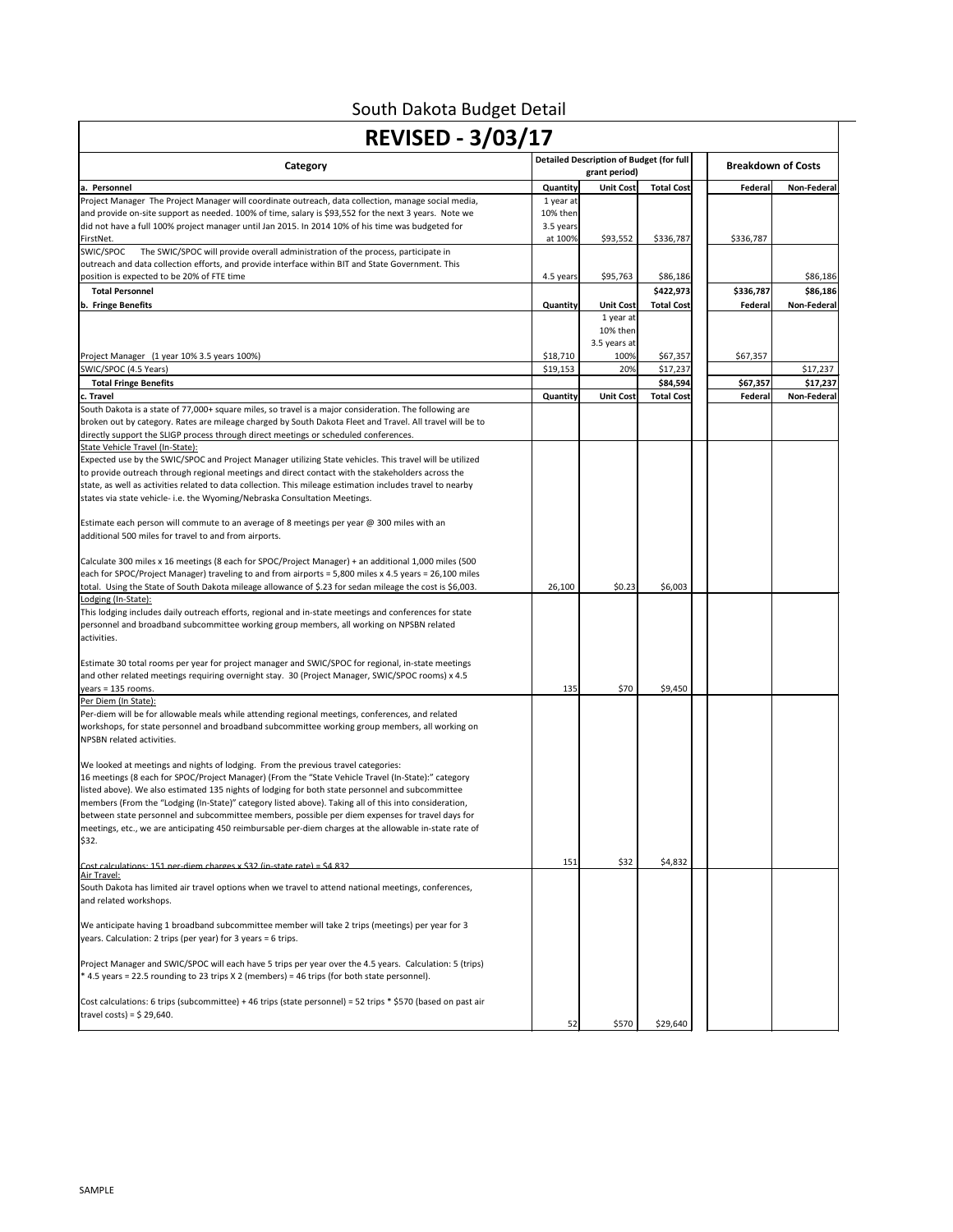| Lodging (out of state):<br>Estimation for broadband subcommittee: From the travel category of "Air Travel" we estimated our<br>broadband subcommittee member will take 6 trips (meetings/conferences). We estimate 2 nights<br>lodging per trip. Calculation: 6 trips * 2 nights (per trip) = 12 nights needed for lodging for our<br>broadband subcommittee members.                                                                                                                                                                                                                       |                                             |                  |                   |          |             |
|---------------------------------------------------------------------------------------------------------------------------------------------------------------------------------------------------------------------------------------------------------------------------------------------------------------------------------------------------------------------------------------------------------------------------------------------------------------------------------------------------------------------------------------------------------------------------------------------|---------------------------------------------|------------------|-------------------|----------|-------------|
| Estimation for the project manager/SWIC/SPOC: From the travel category of "Air Travel" we estimated<br>they will take 46 trips (meetings/conferences). We estimate 3 nights lodging per trip. Calculation: 46<br>trips * 3 nights = 138 nights needed for lodging for the Project Manager/SWIC/SPOC (State personnel).                                                                                                                                                                                                                                                                      |                                             |                  |                   |          |             |
| Cost calculations: 12 nights (subcommittee) + 138 nights (state personnel) = 150 nights * the maximum<br>out-of-state lodging allowable state rate of \$175/night = \$26,250.                                                                                                                                                                                                                                                                                                                                                                                                               |                                             |                  |                   |          |             |
| NOTE: We only estimated 2 nights per trip for the subcommittee members as they have easier access to<br>more flight options being closer proximity to larger airports.                                                                                                                                                                                                                                                                                                                                                                                                                      | 150                                         | \$175.00         | \$26,250          |          |             |
| Per Diem (Out of State)<br>Per-diem will be for allowable meals while attending direct meetings, regional meetings, SCIP<br>workshops, scheduled FirstNet conferences, and out of state meetings for state personnel and<br>broadband subcommittee working group members, all working on NPSBN related activities.                                                                                                                                                                                                                                                                          |                                             |                  |                   |          |             |
| We considered the number of meetings/trips and nights of lodging.                                                                                                                                                                                                                                                                                                                                                                                                                                                                                                                           |                                             |                  |                   |          |             |
| Estimation for broadband subcommittee: From the travel category of "Lodging (out of state)" we<br>estimated 12 nights of lodging for subcommittee members. From the travel category of "Air Travel" we<br>estimated our broadband subcommittee member will take 6 trips (meetings/conferences). We<br>estimate an additional 1 day for a travel day either before or after the meeting. Calculation: 6 trips $*$ 1<br>travel day (per trip) = 6 days PLUS the 12 nights from the travel category of "Lodging (out of state)"<br>gives a total of 18 days needed for Per Diem.               |                                             |                  |                   |          |             |
| Estimation for the project manager/SWIC/SPOC: From the travel category of "Lodging (out of state)"<br>we estimated 138 nights of lodging for Project Manager/SWIC/SPOC. From the travel category of "Air<br>Travel" we estimated our state members will take 46 trips (meetings/conferences). We estimate an<br>ladditional 2 days for a travel days either before or after the meeting/conference. Calculation: 46 trips<br>* 2 travel day (per trip) = 92 days PLUS the 138 nights from the travel category of "Lodging (out of<br>state)" gives a total of 230 days needed for Per Diem. |                                             |                  |                   |          |             |
| Cost calculations: 18 days (subcommittee) + 230 days (state personnel) = 248 nights * the maximum out-<br>of-state lodging allowable state rate of $$45/day = $11,160$ .                                                                                                                                                                                                                                                                                                                                                                                                                    |                                             |                  |                   |          |             |
| NOTE: We only estimated 1 nights per trip for the subcommittee members as they have easier access to<br>more flight options being closer proximity to larger airports - thus, less chance of an additional travel<br>day.                                                                                                                                                                                                                                                                                                                                                                   | 248                                         | \$45             | \$11,160          |          |             |
| <b>Total Travel</b>                                                                                                                                                                                                                                                                                                                                                                                                                                                                                                                                                                         |                                             |                  | \$87,335          | \$50,000 | \$37,335    |
| d. Equipment                                                                                                                                                                                                                                                                                                                                                                                                                                                                                                                                                                                | Quantity                                    | <b>Unit Cost</b> | <b>Total Cost</b> | Federal  | Non-Federal |
| N/A<br><b>Total Equipment</b>                                                                                                                                                                                                                                                                                                                                                                                                                                                                                                                                                               |                                             |                  | \$0               | 50       | 50          |
| e. Supplies                                                                                                                                                                                                                                                                                                                                                                                                                                                                                                                                                                                 | <b>Quantity</b>                             | <b>Unit Cost</b> | <b>Total Cost</b> | Federal  | Non-Federal |
| Supplies and materials will be the office supplies and other equipment needed to set up operations. It<br>covers items such as computer equipment for the project, software for the outreach and data collection<br>processes, telephones, office equipment, and equipment for data collection and documentation. It will<br>also include educational and informational publishing costs, and software to assist in the daily<br>operations. IT equipment pricing is from State of South Dakota contracts.                                                                                  |                                             |                  |                   |          |             |
| Paper products, cd's flash drives and other office supplies for SLIGP-based activities. The supplies will be<br>for the Project Manager and also the main BIT office for SLIGP-based activities. Outside of professional<br>publications and mailers, we plan to do a lot of our own presentation materials. We would expect:<br>paper/ink products -- \$500/year, cd's/DVD's/flash drives for duplication of presentations and resources--<br>\$500/year.                                                                                                                                  |                                             |                  |                   |          |             |
| Calculate 500 (paper) + \$500 (digital media) = \$1,000 (per year) x 4.5 years = \$4,500.                                                                                                                                                                                                                                                                                                                                                                                                                                                                                                   | 4.5 years                                   | \$1,000          | \$4,500           | \$4,500  |             |
| Copy/Scan/Printer(s):<br>We plan to do a lot of our own presentation materials and will need good copy/scan/printer(s).<br>Estimate \$717 splitting \$361 federal funds and \$356 state funds.                                                                                                                                                                                                                                                                                                                                                                                              |                                             | \$717            | \$717             | \$361    | \$356       |
| <b>Operational Expenses:</b><br>Various one-time business operational expenses. Items such as business card production, Employee ID<br>cards, file cabinets, office desks, chairs, and etc The supplies will be for the project manager and also                                                                                                                                                                                                                                                                                                                                            |                                             |                  |                   |          |             |
| the main BIT office for SLIGP-based activities. We estimate an expense of \$4,500.                                                                                                                                                                                                                                                                                                                                                                                                                                                                                                          | One time                                    |                  |                   |          |             |
| Computer expenses:<br>Laptop/Notebook computer, tablet & accessories for project manager with docking station and external                                                                                                                                                                                                                                                                                                                                                                                                                                                                  | expense                                     | \$4,500          | \$4,500           | \$4,500  |             |
| monitors for office use.<br>Smart Phone & MiFi for project manager. Costs are \$100 per month x 12 months = \$1,200/year. The<br>project manager was working 10% for one year on the project and then 100% for the remaining 3.5                                                                                                                                                                                                                                                                                                                                                            |                                             | \$4,000          | \$4,000           | \$4,000  |             |
| years. This is in accordance with the "Personnel" category.<br>Calculate: \$1,200 x 10% (1st year) = \$120 PLUS \$1,200 x 3.5 years = \$4,200 that gives us a total of<br>\$4,320.                                                                                                                                                                                                                                                                                                                                                                                                          | 10% 1year<br>and 100%<br>for $3.5$<br>years | \$1,200          | \$4,320           | \$4,320  |             |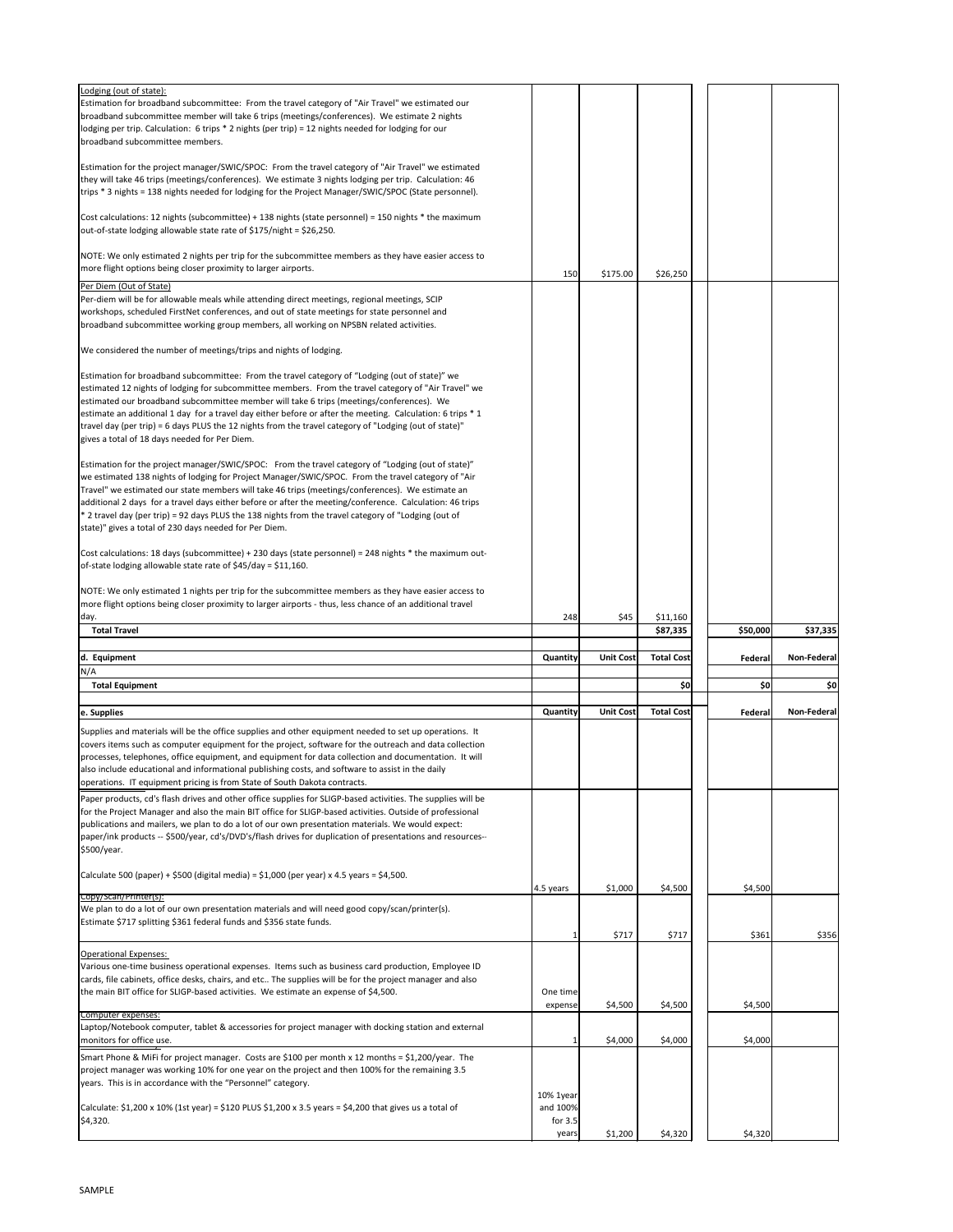| Expenses for the mobile connectivity of the SPOC/SWIC which in accordance with the "Personnel"<br>category will be expensed at 20%. Smart Phone (\$60), Computer network connection charges for tablet<br>$(5119)$ and computer $(5119)$ .                                                                                                                                                                                                                  |                       |                  |                          |                      |                    |
|-------------------------------------------------------------------------------------------------------------------------------------------------------------------------------------------------------------------------------------------------------------------------------------------------------------------------------------------------------------------------------------------------------------------------------------------------------------|-----------------------|------------------|--------------------------|----------------------|--------------------|
| Calculate: \$60 smartphone, \$119 tablet, \$119 computer = \$298 per month * 12mths = \$3,576 per year.                                                                                                                                                                                                                                                                                                                                                     |                       |                  |                          |                      |                    |
| $\frac{1}{2}$ ,576 per year for 4.5 years = \$16,092 x 20% = \$3,218.4 (round off)                                                                                                                                                                                                                                                                                                                                                                          | 4.5 years<br>at 20%   | \$3,576          | \$3,218                  | \$3,218              |                    |
| BIT assesses a monthly charge for computers connected to the State of South Dakota network. This<br>provides office computers internet/data services. The computer network connection charges for the                                                                                                                                                                                                                                                       |                       |                  |                          |                      |                    |
| program manager is \$119 per month or \$1,428 per year (\$119x12). The project manager was working<br>10% for one year on the project and then 100% for the remaining 3.5 years. This is in accordance with                                                                                                                                                                                                                                                 |                       |                  |                          |                      |                    |
| the "Personnel" category.                                                                                                                                                                                                                                                                                                                                                                                                                                   | 10% 1year             |                  |                          |                      |                    |
| Calculate: \$1,428 x 10% (1st year) = \$143(Rounded) PLUS \$1,428 x 3.5 years = \$4,998 that gives us a                                                                                                                                                                                                                                                                                                                                                     | and 100%<br>for $3.5$ |                  |                          |                      |                    |
| total of \$5,141.<br><b>II</b> supplies:                                                                                                                                                                                                                                                                                                                                                                                                                    | years                 | \$1,428          | \$5,141                  | \$5,141              |                    |
| Laptop computers or tablets for SWIC/SPOC and Project Manager for presentation purposes, live data<br>collection live while on-site and meeting with stake holders etc. Other supplies such as a projection                                                                                                                                                                                                                                                 |                       |                  |                          |                      |                    |
| system, etc.<br><b>Total Supplies</b>                                                                                                                                                                                                                                                                                                                                                                                                                       |                       |                  | \$4,000<br>\$30,396      | \$4,000<br>\$30,040  | \$356              |
|                                                                                                                                                                                                                                                                                                                                                                                                                                                             |                       |                  |                          |                      |                    |
| Contractual                                                                                                                                                                                                                                                                                                                                                                                                                                                 | Quantity              | <b>Unit Cost</b> | <b>Total Cost</b>        | Federal              | <b>Non-Federal</b> |
| <b>State Plan Contractor:</b><br>We are anticipating the need for outside assistance to help review and analyze the draft state plan for                                                                                                                                                                                                                                                                                                                    |                       |                  |                          |                      |                    |
| South Dakota once received from FirstNet. Assistance in the analysis and formal response to FirstNet                                                                                                                                                                                                                                                                                                                                                        |                       |                  |                          |                      |                    |
| once the state plan is presented to South Dakota. We anticipate that this will be a lengthy, highly<br>technical document that will need professional review. Help determine recommendations for opt-                                                                                                                                                                                                                                                       |                       |                  |                          |                      |                    |
| in/opt-out for Governor's office based on the final state plan from FirstNet.                                                                                                                                                                                                                                                                                                                                                                               |                       |                  |                          |                      |                    |
| The cost is based upon what we have experienced for Emergency Management consultants helping us                                                                                                                                                                                                                                                                                                                                                             |                       |                  |                          |                      |                    |
| develop manuals and informational materials in the past.<br><b>Total Contractual</b>                                                                                                                                                                                                                                                                                                                                                                        |                       |                  | \$50,000<br>\$<br>50,000 | \$50,000<br>\$50,000 | \$0<br> 50         |
|                                                                                                                                                                                                                                                                                                                                                                                                                                                             |                       |                  |                          |                      |                    |
| Construction<br>lg.<br>N/A                                                                                                                                                                                                                                                                                                                                                                                                                                  | Quantity              | <b>Unit Cost</b> | <b>Total Cost</b><br>\$0 | Federal              | <b>Non-Federal</b> |
| <b>Total Construction</b>                                                                                                                                                                                                                                                                                                                                                                                                                                   |                       |                  | \$0]                     | \$0                  | \$0                |
|                                                                                                                                                                                                                                                                                                                                                                                                                                                             |                       |                  | <b>Total Cost</b>        |                      | <b>Non-Federal</b> |
| h. Other<br>Printing, Publishing, Mailing:                                                                                                                                                                                                                                                                                                                                                                                                                  | <b>Quantity</b>       | Unit Cost        |                          | Federal              |                    |
| Printing and publishing costs associated with outreach daily operations of the SLIGP process. We plan to<br>leverage FirstNet generated materials, but will need state specific materials such as flyers, brochures,<br>newsletters, letters, informational letters, etc. Printing, publishing, and mailing could be sent to the                                                                                                                            |                       |                  |                          |                      |                    |
| 900 identified first responder agencies in our state. We estimate total cost per year for professional<br>printing/publishing at \$2,000. Calculate 4.5 years $*$ \$2,000 = \$9,000.                                                                                                                                                                                                                                                                        | 4.5                   | \$2,000          | \$9,000                  | \$9,000              |                    |
| As part of the daily outreach operations and in order to keep all of the user community and decision<br>makers informed, we know that regular correspondence is important. Correspondence such as<br>newsletters, how-to guides, what's new, etc. will be mailed to agencies and individuals. Many of our<br>first responders are volunteers, and or part time employees thus this is an important method of                                                |                       |                  |                          |                      |                    |
| communications. We estimate total cost per year for mailing/postage at \$700. Calculate: 4.5 years *<br>$$700 = $3,150.$                                                                                                                                                                                                                                                                                                                                    |                       | \$700.00         | \$3,150                  | \$3,150              |                    |
| <b>IT Products:</b>                                                                                                                                                                                                                                                                                                                                                                                                                                         |                       |                  |                          |                      |                    |
| Anticipating (based upon the state SBI/BTOP process) that server and SAN equipment may be needed<br>for this phase. With the amount of data from FirstNet and from our first responders we may need to<br>place some of this in our State of South Dakota data center and on our GIS systems to further analyze<br>the data. The GIS Layers will be many and will need to be stored properly. The exact needs will be                                       |                       |                  |                          |                      |                    |
| determined through our BIT GIS expertise, and need from what data formats we receive. Cost estimate<br>of \$10,251 is based upon state process for SBI and BTOP programs.                                                                                                                                                                                                                                                                                   |                       |                  | \$10,251                 | \$10,251             |                    |
| Space billing (Full time project manager):<br>Current space-billing from the Bureau of Administration is \$12.73/square foot annually. A 10' x 10' (100<br>square feet) office would provide adequate space (typical office setup) for the project Manager to<br>perform current duties. The project manager was working 10% for one year on the project and then<br>100% for the remaining 3.5 years. This is in accordance with the "Personnel" category. |                       |                  |                          |                      |                    |
| Calculate: 100 sq feet x \$12.73 is \$1,273 per year;                                                                                                                                                                                                                                                                                                                                                                                                       |                       |                  |                          |                      |                    |
| $$1,273 \times 10\%$ (1st year) = \$127(Rounded) PLUS \$1,273 x 3.5 years = \$4,456 (Rounded) that gives us a<br>total of \$4,583.                                                                                                                                                                                                                                                                                                                          |                       |                  | \$4,583                  | \$4,583              |                    |
|                                                                                                                                                                                                                                                                                                                                                                                                                                                             |                       |                  |                          |                      |                    |
| Space billing (SPOC/SWIC percentage of FirstNet):<br>Current space-billing from the Bureau of Administration is \$12.73/square foot annually. A 10' x 10' (100                                                                                                                                                                                                                                                                                              |                       |                  |                          |                      |                    |
| square feet) office is a typical office setup, and will be used in this calculation.<br>Calculate: 100 sq feet x \$12.73 is \$1,273 per year;<br>SPOC 20%: \$1,273 x 20% = \$255 (Rounded) per year * 4.5 years = \$1,148(Rounded)                                                                                                                                                                                                                          |                       |                  |                          |                      |                    |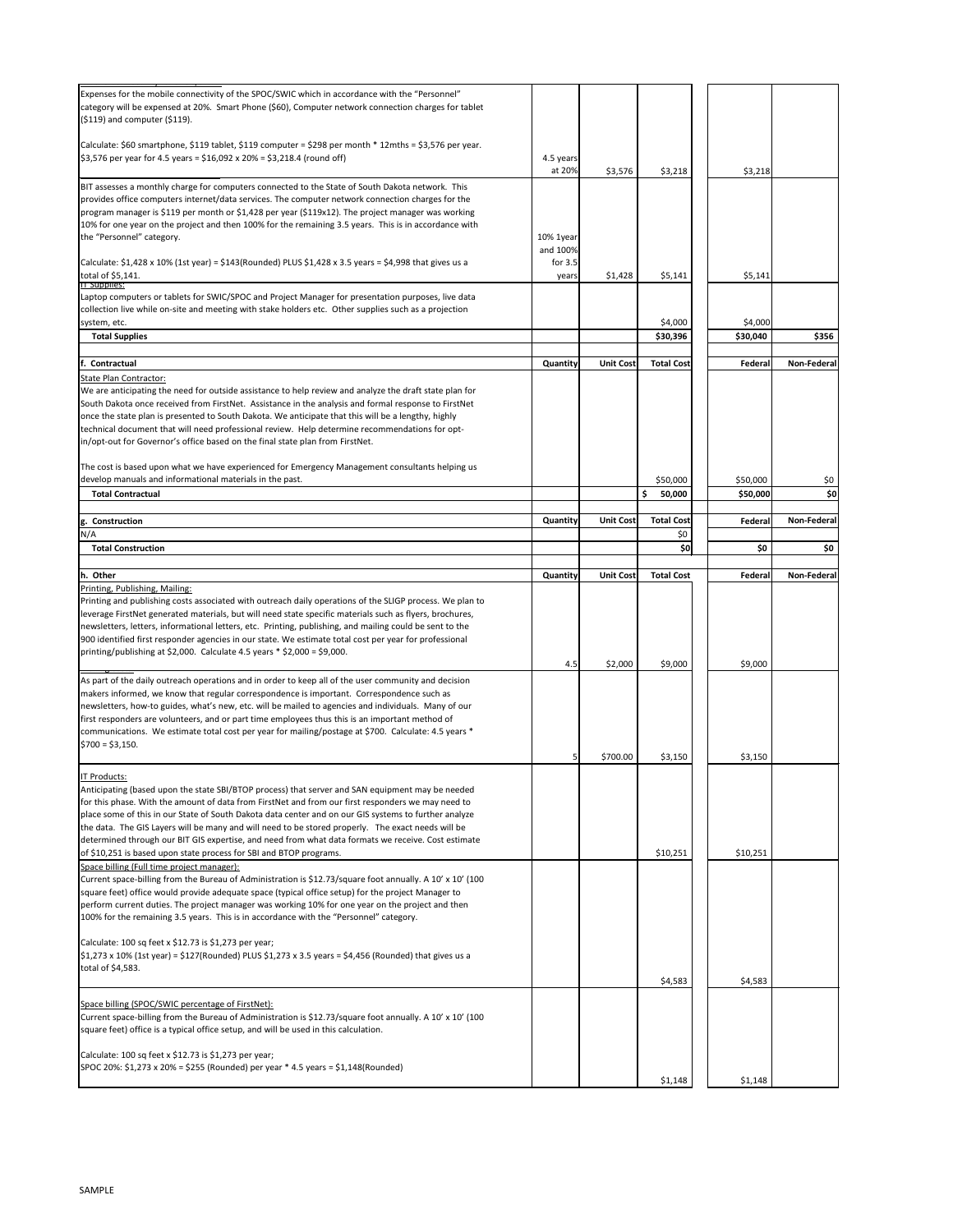## SAMPLE

| We will at times need to organize meetings within the state on regional levels, requiring larger meeting<br>areas than is typically available in government facilities. It has been our experience that we can get a<br>decent sized meeting room for around \$200. We are estimating 2 meetings per year for 4.5years, so<br>estimating 9 statewide meetings.<br>Calculation: 2 (meetings) * 4.5 years = 9 total meetings * \$200/per meeting = \$1,800. |                 |                  |                   |           |             |
|-----------------------------------------------------------------------------------------------------------------------------------------------------------------------------------------------------------------------------------------------------------------------------------------------------------------------------------------------------------------------------------------------------------------------------------------------------------|-----------------|------------------|-------------------|-----------|-------------|
|                                                                                                                                                                                                                                                                                                                                                                                                                                                           |                 | \$200            | \$1,800           | \$1,800   |             |
| <b>Total Other</b>                                                                                                                                                                                                                                                                                                                                                                                                                                        |                 |                  | \$29,932          | \$29,932  | \$이         |
|                                                                                                                                                                                                                                                                                                                                                                                                                                                           |                 |                  |                   |           |             |
| <b>Total Direct Charges</b>                                                                                                                                                                                                                                                                                                                                                                                                                               |                 |                  | \$705,230         | \$564,116 | \$141,114   |
|                                                                                                                                                                                                                                                                                                                                                                                                                                                           |                 |                  |                   |           |             |
| i. Indirect Costs                                                                                                                                                                                                                                                                                                                                                                                                                                         | <b>Quantity</b> | <b>Unit Cost</b> | <b>Total Cost</b> | Federal   | Non-Federal |
| We will not be charging any indirect costs to this project                                                                                                                                                                                                                                                                                                                                                                                                |                 |                  |                   |           |             |
| <b>Total Indirect</b>                                                                                                                                                                                                                                                                                                                                                                                                                                     |                 |                  | \$0               | \$0       | \$0         |
|                                                                                                                                                                                                                                                                                                                                                                                                                                                           |                 |                  |                   |           |             |
| <b>TOTALS</b>                                                                                                                                                                                                                                                                                                                                                                                                                                             |                 |                  | \$705,230         | \$564,116 | \$141,114   |
| Proportionality:                                                                                                                                                                                                                                                                                                                                                                                                                                          |                 |                  |                   | 80%       | 20%         |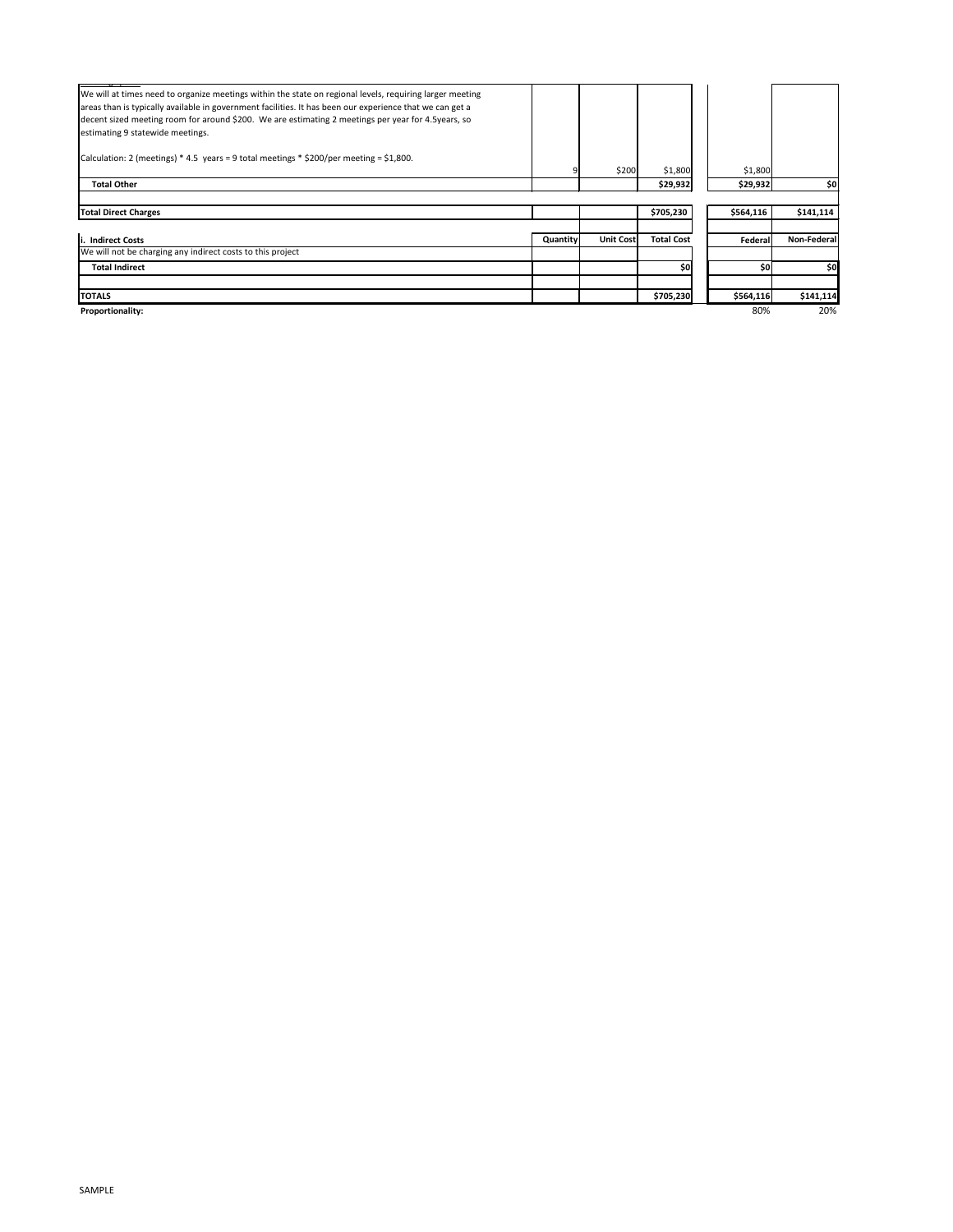## **South Dakota State and Local Implementation Grant Program Budget Narrative**

### **Preface:**

The State of South Dakota has expended a considerable amount of time and resources developing details for the SLIGP process. We now enter Phase 2 of the grant with the following details:

## **Personnel**

| <b>Federal:</b> | \$336,787 |
|-----------------|-----------|
| State:          | \$86,186  |
| Total           | \$422,973 |

# **State personnel involved and generally funded (annually)**

The following personnel will be contributing to the SLIGP project::

Project Manager: The Project Manager will coordinate outreach, data collection, manage social media, and provide on-site support as needed. 100% of time for the next three years. Note we did not have a fulltime 100% project manager until Jan 2015. In 2014 10% of his time was budgeted for FirstNet.

SWIC/SPOC: The SWIC/SPOC will provide overall administration of the process, participate in outreach and data collection efforts, and provide interface within BIT and State Government. This position is expected to be 20% of FTE time

# **Fringe Benefits**

| <b>Federal:</b> | \$67,357 |
|-----------------|----------|
| <b>State:</b>   | \$17,237 |
| <b>Total:</b>   | \$84,594 |

The State of South Dakota calculates fringe benefits as 20% of an annual salary, thus, we used their same calculations. The fringe benefits are provided to all state employees with details found on the SD Bureau of Human Resources website: [http://bhr.sd.gov/.](http://bhr.sd.gov/) The listed fringe benefits in the SLIGP application are calculated per the percentage of time allocated to the project.

# **Travel**

| <b>Federal:</b> | \$50,000 |
|-----------------|----------|
| <b>State:</b>   | \$37,335 |
| Total:          | \$87,335 |

South Dakota is a state of 77,000+ square miles, so travel is a major consideration. Travel will be a very substantial portion of the project, as we continue to make contact with state,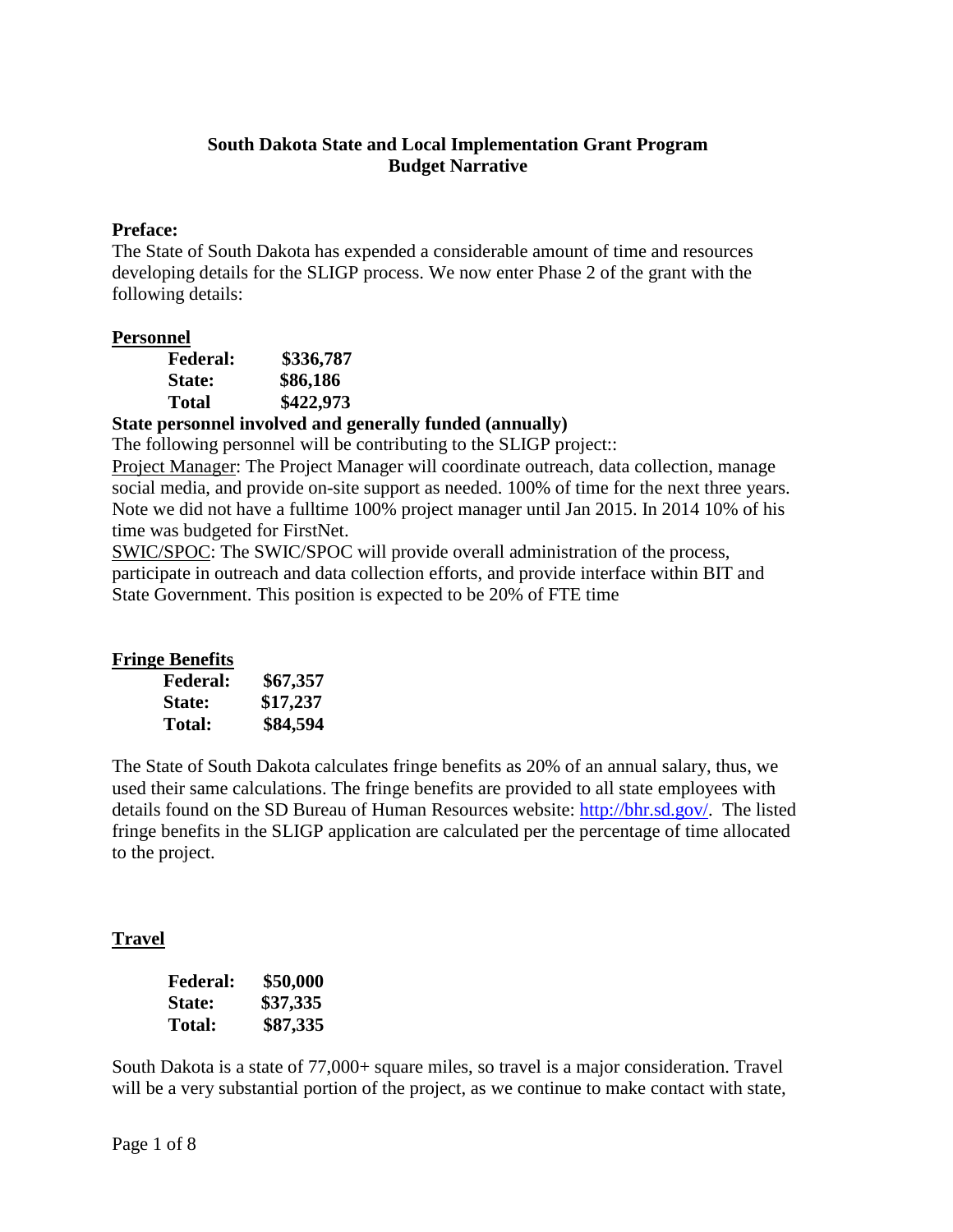local, and tribal entities in the state. All travel will be to directly support the SLIGP process through direct meetings, regional meetings, governance meetings, SCIP workshops, scheduled FirstNet conferences, and out of state meetings. Committee/broadband subcommittee members of our governance will have costs reimbursed for travel relating to broadband planning, including in and out of state travel as required. All travel costs are based upon published state rates for mileage, per-diem, and lodging.

#### **Expenses anticipated:**

#### State Vehicle Travel (In-State):

Expected use by the SWIC/SPOC and Project Manager utilizing State vehicles. This travel will be utilized to provide outreach through regional meetings and direct contact with the stakeholders across the state, as well as activities related to data collection. This mileage estimation includes travel to nearby states via state vehicle- i.e. the Wyoming/Nebraska Consultation Meetings.

Estimate each person will commute to an average of 8 meetings per year @ 300 miles with an additional 500 miles for travel to and from airports.

Calculate 300 miles x 16 meetings (8 each for SPOC/Project Manager) + an additional 1,000 miles (500 each for SPOC/Project Manager) traveling to and from airports = 5,800 miles x  $4.5$  years =  $26,100$  miles total. Using the State of South Dakota mileage allowance of \$.23 for sedan mileage the cost is \$6,003.

#### Lodging (In-State):

This lodging includes daily outreach efforts, regional and in-state meetings and conferences for state personnel and broadband subcommittee working group members, all working on NPSBN related activities.

Estimate 30 total rooms per year for project manager and SWIC/SPOC for regional, in-state meetings and other related meetings requiring overnight stay. 30 (Project Manager, SWIC/SPOC rooms)  $x$  4.5 years = 135 rooms.

135 rooms (PM/SWIC/SPOC) \* the maximum state rate of \$70/night equals \$9,450.

#### Per Diem (In State):

Per-diem will be for allowable meals while attending regional meetings, conferences, and related workshops, for state personnel and broadband subcommittee working group members, all working on NPSBN related activities.

We looked at meetings and nights of lodging. From the previous travel categories: 16 meetings (8 each for SPOC/Project Manager) (From the "State Vehicle Travel (In-State):" category listed above). We also estimated 135 nights of lodging for both state personnel and subcommittee members (From the "Lodging (In-State)" category listed above). Taking all of this into consideration, between state personnel and subcommittee members, possible per diem expenses for travel days for meetings, etc., we are anticipating 450 reimbursable per-diem charges at the allowable in-state rate of \$32.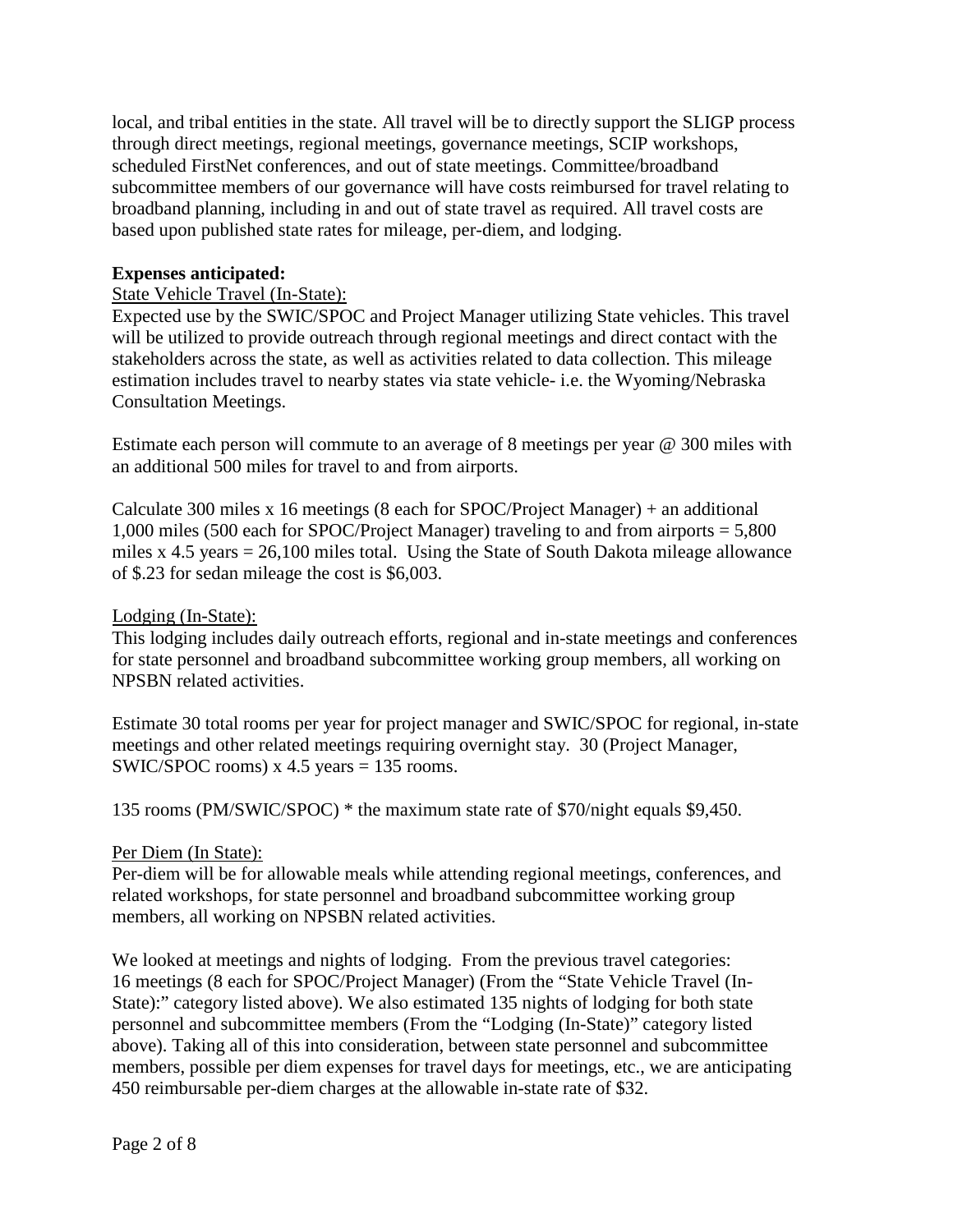Cost calculations: 151 per-diem charges x  $$32$  (in-state rate) = \$4,832.

## Air Travel:

South Dakota has limited air travel options when we travel to attend national meetings, conferences, and related workshops.

We anticipate having 1 broadband subcommittee member will take 2 trips (meetings) per year for 3 years. Calculation: 2 trips (per year) for 3 years = 6 trips.

Project Manager and SWIC/SPOC will each have 5 trips per year over the 4.5 years. Calculation: 5 (trips)  $*$  4.5 years = 22.5 rounding to 23 trips X 2 (members) = 46 trips (for both state personnel).

Cost calculations: 6 trips (subcommittee) + 46 trips (state personnel) = 52 trips  $*$  \$570 (based on past air travel costs) =  $$29,640$ .

## Lodging (out of state):

Estimation for broadband subcommittee: From the travel category of "Air Travel" we estimated our broadband subcommittee member will take 6 trips (meetings/conferences). We estimate 2 nights lodging per trip. Calculation: 6 trips  $*$  2 nights (per trip) = 12 nights needed for lodging for our broadband subcommittee members.

Estimation for the project manager/SWIC/SPOC: From the travel category of "Air Travel" we estimated they will take 46 trips (meetings/conferences). We estimate 3 nights lodging per trip. Calculation: 46 trips  $*$  3 nights = 138 nights needed for lodging for the Project Manager/SWIC/SPOC (State personnel).

Cost calculations: 12 nights (subcommittee) + 138 nights (state personnel) = 150 nights  $*$ the maximum out-of-state lodging allowable state rate of  $$175/night = $26,250$ .

NOTE: We only estimated 2 nights per trip for the subcommittee members as they have easier access to more flight options being closer proximity to larger airports.

### Per Diem (Out of State)

Per-diem will be for allowable meals while attending direct meetings, regional meetings, SCIP workshops, scheduled FirstNet conferences, and out of state meetings for state personnel and broadband subcommittee working group members, all working on NPSBN related activities.

We considered the number of meetings/trips and nights of lodging.

Estimation for broadband subcommittee: From the travel category of "Lodging (out of state)" we estimated 12 nights of lodging for subcommittee members. From the travel category of "Air Travel" we estimated our broadband subcommittee member will take 6 trips (meetings/conferences). We estimate an additional 1 day for a travel day either before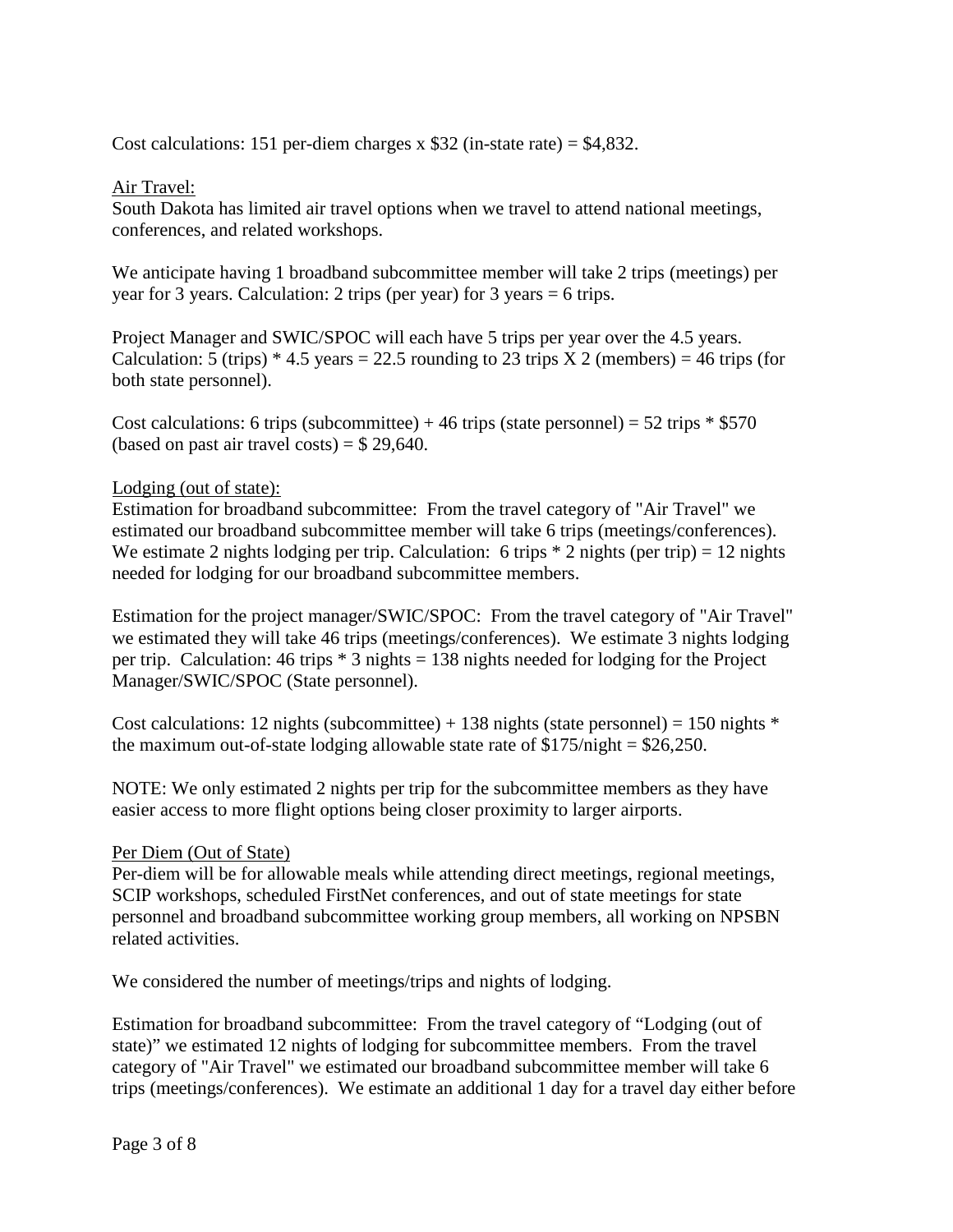or after the meeting. Calculation: 6 trips  $*$  1 travel day (per trip) = 6 days PLUS the 12 nights from the travel category of "Lodging (out of state)" gives a total of 18 days needed for Per Diem.

Estimation for the project manager/SWIC/SPOC: From the travel category of "Lodging (out of state)" we estimated 138 nights of lodging for Project Manager/SWIC/SPOC. From the travel category of "Air Travel" we estimated our state members will take 46 trips (meetings/conferences). We estimate an additional 2 days for a travel days either before or after the meeting/conference. Calculation: 46 trips  $*$  2 travel day (per trip) = 92 days PLUS the 138 nights from the travel category of "Lodging (out of state)" gives a total of 230 days needed for Per Diem.

Cost calculations: 18 days (subcommittee)  $+ 230$  days (state personnel) = 248 nights  $*$  the maximum out-of-state lodging allowable state rate of  $$45/day = $11,160$ .

NOTE: We only estimated 1 night per trip for the subcommittee members as they have easier access to more flight options being closer proximity to larger airports - thus, less chance of an additional travel day.

# **Equipment**

| <b>Federal:</b> | \$0 |
|-----------------|-----|
| <b>State:</b>   | \$0 |
| Total:          | \$0 |

# **Supplies/Materials**

| Federal      | \$30,040 |
|--------------|----------|
| <b>State</b> | \$356    |
| Total        | \$30,396 |

Supplies and materials will be the office supplies and other equipment needed to set up operations. It covers items such as computer equipment for the project, software for the outreach and data collection processes, telephones, office equipment, and equipment for data collection and documentation. It will also include educational and informational publishing costs, and software to assist in the daily operations. IT equipment pricing is from State of South Dakota contracts.

# Office Materials:

Paper products, cd's flash drives and other office supplies for SLIGP-based activities. The supplies will be for the Project Manager and also the main BIT office for SLIGP-based activities. Outside of professional publications and mailers, we plan to do a lot of our own presentation materials. We would expect: paper/ink products -- \$500/year, cd's/DVD's/flash drives for duplication of presentations and resources-- \$500/year.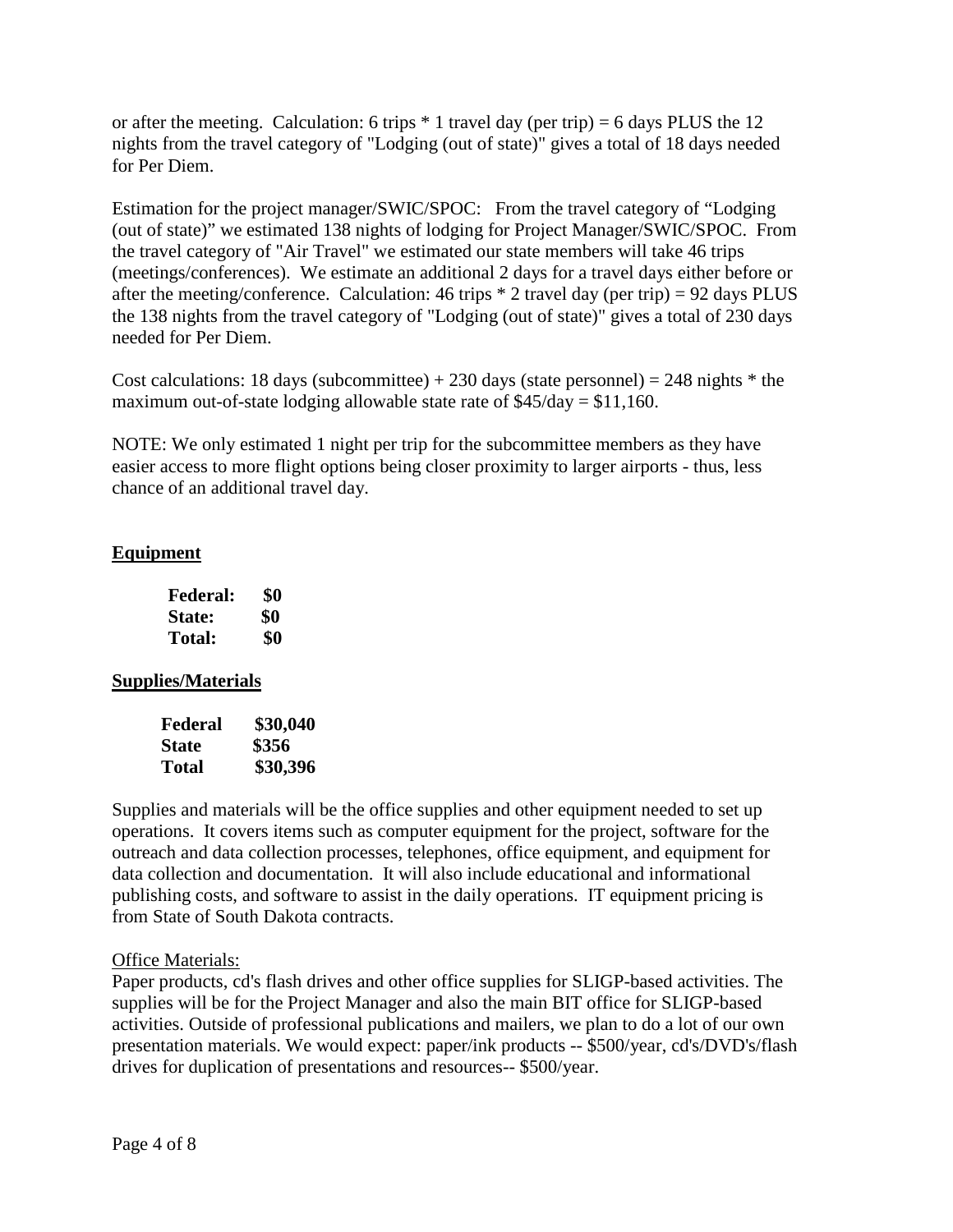Calculate 500 (paper) +  $$500$  (digital media) =  $$1,000$  (per year) x 4.5 years =  $$4,500$ .

### Copy/Scan/Printer(s):

We plan to do a lot of our own presentation materials and will need good copy/scan/printer(s). Estimate \$717 splitting \$361 federal funds and \$356 state funds.

### Operational expenses:

Various one-time business operational expenses. Items such as business card production, Employee ID cards, file cabinets, office desks, chairs, and etc. The supplies will be for the project manager and also the main BIT office for SLIGP-based activities. We estimate an expense of \$4,500.

### Computer expenses:

Laptop/Notebook computer, tablet & accessories for project manager with docking station and external monitors for office use. We estimate an expense of \$4,000.

### Mobile Connectivity:

Smart Phone & MiFi for project manager. Costs are \$100 per month x 12 months  $=$ \$1,200/year. The costs are from state AT&T contract) The project manager was working 10% for one year on the project and then 100% for the remaining 3.5 years. This is in accordance with the *"Personnel"* category.

Calculate: \$1,200 x 10% (1<sup>st</sup> year) = \$120 *PLUS* \$1,200 x 3.5 years = \$4,200 that gives us a total of \$4,320.

# Mobile Connectivity for SPOC/SWIC:

Expenses for the mobile connectivity of the SPOC/SWIC which in accordance with the *"Personnel"* category will be expensed at 20%. Smart Phone (\$60), Computer network connection charges for tablet (\$119) and computer (\$119).

Calculate:  $$60$  smartphone, \$119 tablet, \$119 computer = \$298 per month  $*$  12mths = \$3,576 per year. \$3,576 per year for 4.5 years =  $$16,092 \text{ x } 20\% = $3,218 \text{ (Rounded)}$ 

### Computer Network Charges for PM:

BIT assesses a monthly charge for computers connected to the State of South Dakota network. This provides office computers internet/data services. The computer network connection charges for the program manager is \$119 per month or \$1,428 per year (\$119x12). The project manager was working 10% for one year on the project and then 100% for the remaining 3.5 years. This is in accordance with the *"Personnel"* category.

Calculate: \$1,428 x 10% (1<sup>st</sup> year) = \$143(Rounded) *PLUS* \$1,428 x 3.5 years = \$4,998 that gives us a total of \$5,141.

### IT Supplies

Laptop computers or tablets for SWIC/SPOC and Project Manager for presentation purposes, live data collection while on-site and meeting with stake holders etc. Other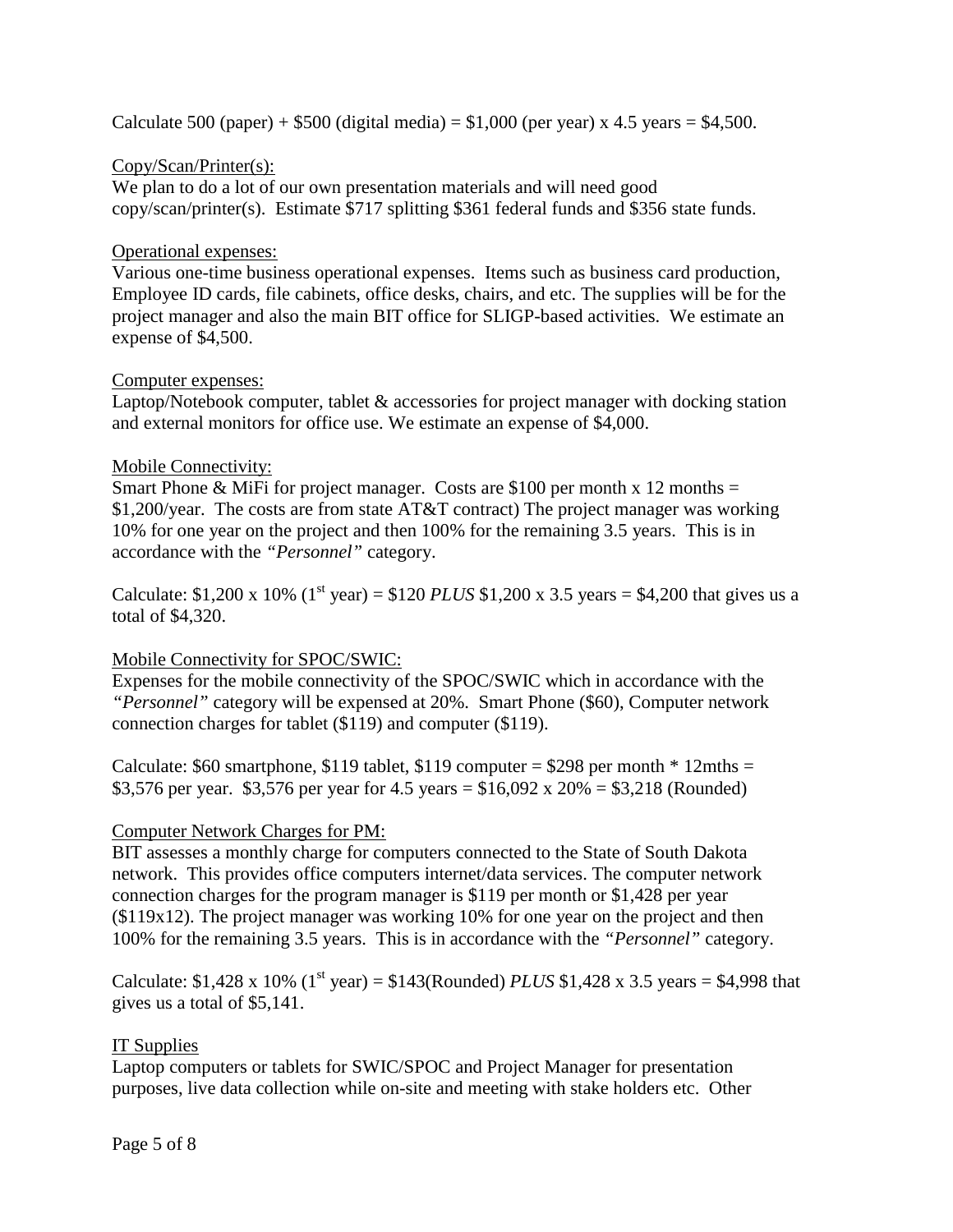supplies such as a projection system, etc. \$4,000.

### **Contractual Services**

| Federal | \$50,000 |
|---------|----------|
| State   | \$0      |
| Total   | \$50,000 |

#### State Plan Contractor:

We are anticipating the need for outside assistance to help review and analyze the draft state plan for South Dakota once received from FirstNet. Assistance in the analysis and formal response to FirstNet once the state plan is presented to South Dakota. We anticipate that this will be a lengthy, highly technical document that will need professional review. Help determine recommendations for opt-in/opt-out for Governor's office based on the final state plan from FirstNet.

The cost is based upon what we have experienced for Emergency Management consultants helping us develop manuals and informational materials in the past.

## **Other**

| Federal      | \$29,932 |
|--------------|----------|
| <b>State</b> | \$0      |
| Total        | \$29,932 |

### Printing, Publishing, Mailing:

Printing and publishing costs associated with outreach daily operations of the SLIGP process. We plan to leverage FirstNet generated materials, but will need state specific materials such as flyers, brochures, newsletters, letters, informational letters, etc. Printing, publishing, and mailing could be sent to the 900 identified first responder agencies in our state. We estimate total cost per year for professional printing/publishing at \$2,000. Calculate 4.5 years  $*$  \$2,000 = \$9,000

#### Mailing costs:

As part of the daily outreach operations and in order to keep all of the user community and decision makers informed, we know that regular correspondence is important. Correspondence such as newsletters, how-to guides, what's new, etc. will be mailed to agencies and individuals. Many of our first responders are volunteers, and or part time employees thus this is an important method of communications. We estimate total cost per year for mailing/postage at \$700. Calculate:  $4.5$  years  $*$  \$700 = \$3,150.

#### IT Products:

Anticipating (based upon the state SBI/BTOP process) that server and SAN equipment may be needed for this phase. With the amount of data from FirstNet and from our first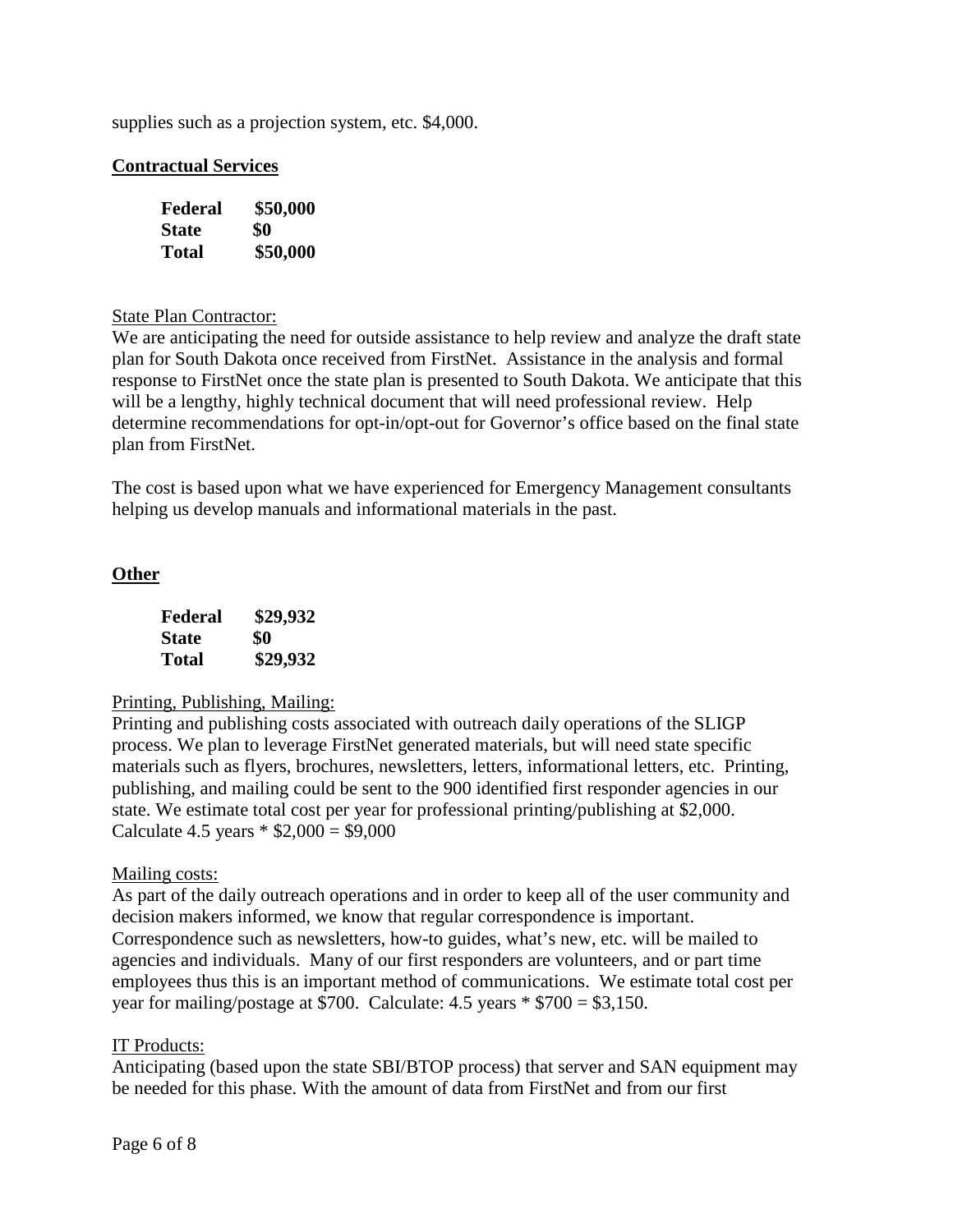responders we may need to place some of this in our State of South Dakota data center and on our GIS systems to further analyze the data. The GIS Layers will be many and will need to be stored properly. The exact needs will be determined through our BIT GIS expertise, and need from what data formats we receive. Cost estimate of \$10,251 is based upon state process for SBI and BTOP programs.

### Space billing (Full time project manager):

Current space-billing from the Bureau of Administration is \$12.73/square foot annually. A 10' x 10' (100 square feet) office would provide adequate space (typical office setup) for the project Manager to perform current duties. The project manager was working 10% for one year on the project and then 100% for the remaining 3.5 years. This is in accordance with the "Personnel" category.

Calculate: 100 sq feet x \$12.73 is \$1,273 per year;  $$1,273 \times 10\%$  (1st year) = \$127(Rounded) PLUS \$1,273 x 3.5 years = \$4,456 (Rounded) that gives us a total of \$4,583.

## Space billing (SPOC/SWIC percentage of FirstNet):

Current space-billing from the Bureau of Administration is \$12.73/square foot annually. A 10' x 10' (100 square feet) office is a typical office setup, and will be used in this calculation.

Calculate: 100 sq feet x \$12.73 is \$1,273 per year; SPOC 20%:  $$1,273 \times 20\% = $255$  (Rounded) per year \* 4.5 years = \$1,148(Rounded)

# Meeting Space:

We will at times need to organize meetings within the state on regional levels, requiring larger meeting areas than is typically available in government facilities. It has been our experience that we can get a decent sized meeting room for around \$200. We are estimating 2 meetings per year for 4.5years, so estimating 9 statewide meetings.

Calculation: 2 (meetings)  $*$  4.5 years = 9 total meetings  $*$  \$200/per meeting = \$1,800.

### Indirect Costs:

We will not be charging any indirect costs to this project.

### **Match Sources**

The South Dakota total minimum match will be worked into the operating budget of State Radio Communications division of the Bureau of Information and Telecommunications. The match will be for the personnel services dedicated to this project, cash for the travel, and supplies/materials as outlined.

### Personnel

Time for the personnel involved in this process are tracked through our payroll and timekeeping system (TKS) that the state uses. This system allows for a time study, enabling personnel to break out hours by project or discipline. A line for FirstNet will be added to the